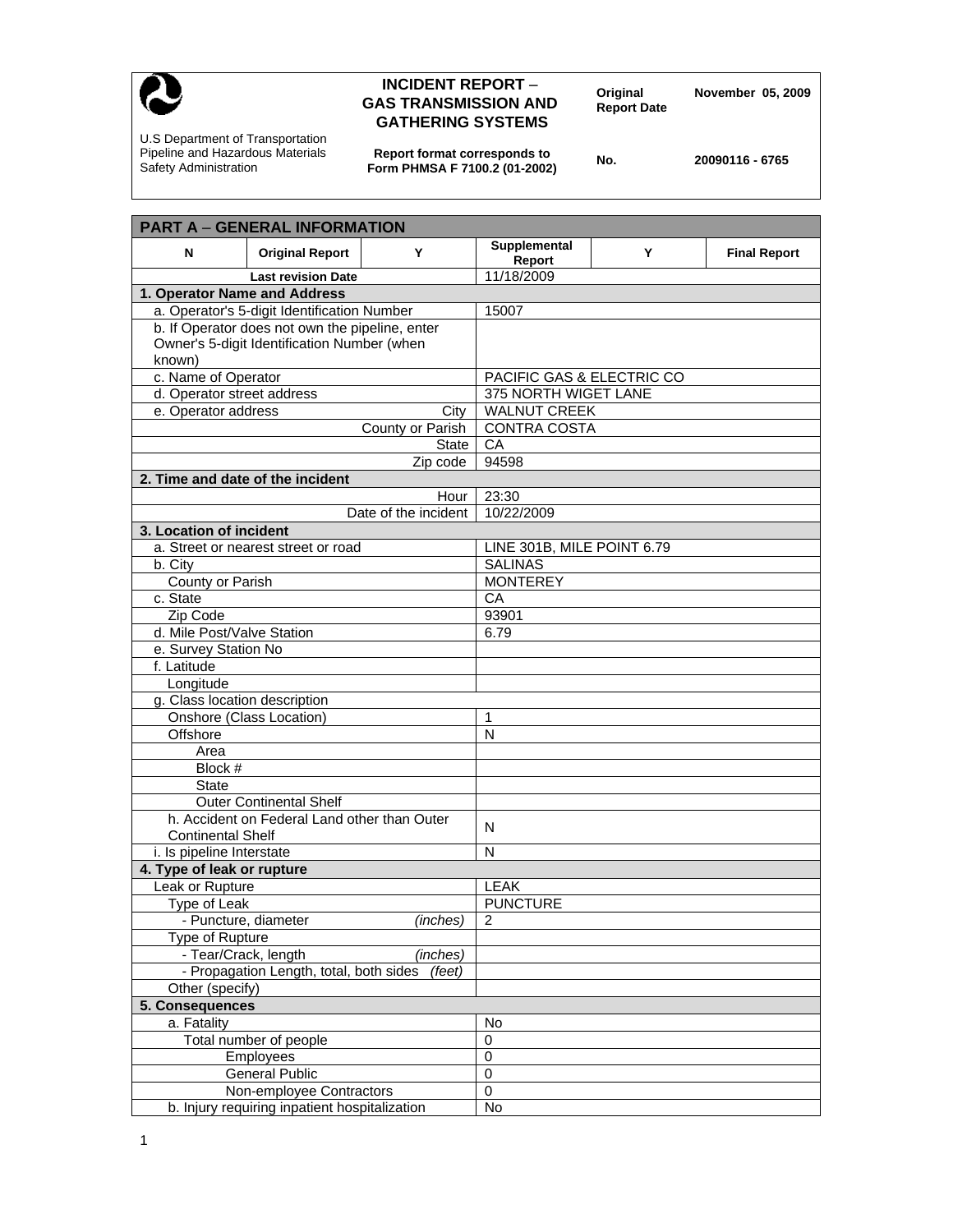| Total number of people                                | 0                                       |
|-------------------------------------------------------|-----------------------------------------|
| Employees                                             | $\mathbf 0$                             |
| <b>General Public</b>                                 | $\mathbf 0$                             |
| Non-employee Contractors                              | 0                                       |
| c. Property damage/loss (estimated)                   | Yes                                     |
| \$<br>Total                                           | 85,000                                  |
| \$<br>Gas loss                                        | 0                                       |
| $\overline{\mathcal{S}}$<br>Operator damage           | 85,000                                  |
| Public/private property damage<br>\$                  | 0                                       |
| d. Release Occurred in a 'High Consequence<br>Area'   | N                                       |
| e. Gas Ignited / Gas did not ignite                   | Gas did not Ignite                      |
| f. Explosion / No Explosion                           | NO EXPLOSION                            |
| g. Evacuation (general public only)                   | N                                       |
| Number of people                                      | 0                                       |
| <b>Evacuation Reason</b>                              |                                         |
| 6. Elapsed time until area was made safe              |                                         |
| Hours                                                 | $\overline{7}$                          |
| <b>Minutes</b>                                        | $\Omega$                                |
| 7. Telephone Report                                   |                                         |
| <b>NRC Report Number</b>                              | 921487                                  |
| Date                                                  |                                         |
| 8. Pressure                                           |                                         |
| a. Estimated pressure at point and time of            |                                         |
| incident<br>(PSIG)                                    | 406.00                                  |
| b. Max. allowable operating pressure (MAOP)<br>(PSIG) | 408.00                                  |
| c. MAOP established by 49 CFR section                 | 49 CFR 192.619(a)(1)                    |
| d. Did an over pressurization occur relating to       |                                         |
| the incident?                                         | N                                       |
| <b>PART B - PREPARER AND AUTHORIZED SIGNATURE</b>     |                                         |
| Preparer's Name                                       | <b>LAURENCE DENISTON</b>                |
| Preparer's Title                                      |                                         |
| Area Code and Telephone Number                        | 9259744313                              |
| Preparer's E-mail Address                             | LCD1@PGE.COM                            |
| Area Code and Facsimile Number                        | 9259744214                              |
| <b>PART C - ORIGIN OF THE INCIDENT</b>                |                                         |
| 1. Incident occurred on                               |                                         |
| 2. Failure occurred on                                | <b>BODY OF PIPE</b>                     |
| Other (specify)                                       |                                         |
| 3. Material involved (pipe, fitting, or other         |                                         |
| component)                                            | <b>STEEL</b>                            |
| Plastic failure was                                   |                                         |
|                                                       |                                         |
| a. ductile                                            | N                                       |
| b. brittle                                            | N                                       |
| c. joint failure                                      | N                                       |
| Material other than plastic or steel                  |                                         |
| 4. Part of the system involved in incident            | ONSHORE PIPELINE, INCLUDING VALVE SITES |
| Other (specify)                                       |                                         |
| 5. Year the pipe or component which failed was        | 1952                                    |
| installed                                             |                                         |
| <b>PART D - MATERIAL SPECIFICATION</b>                |                                         |
| 1. Nominal pipe size (NPS)<br>(inches)                | 12.00                                   |
| 2. Wall thickness inches                              |                                         |
| 3. Specification                                      |                                         |
| <b>SMYS</b>                                           |                                         |
| 4. Seam type                                          |                                         |
| 5. Valve type                                         |                                         |
| 6. Pipe or valve manufactured by                      |                                         |
| in year                                               |                                         |
| <b>PART E - ENVIRONMENT</b>                           |                                         |
| 1. Area of incident                                   | UNDER GROUND                            |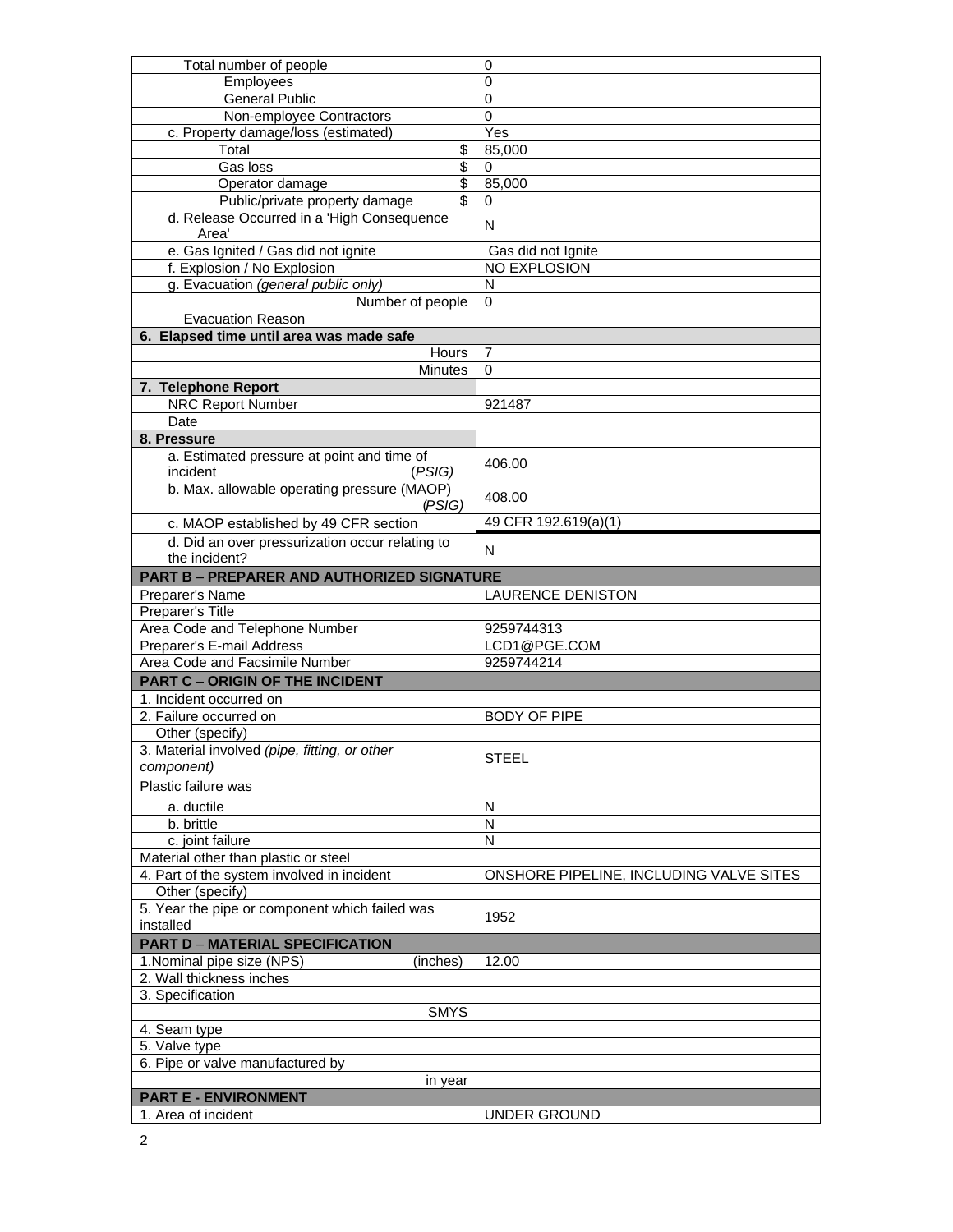| Other (specify)                                   |                       |  |  |  |  |  |
|---------------------------------------------------|-----------------------|--|--|--|--|--|
| Depth of cover<br>(inches)                        | 6                     |  |  |  |  |  |
| <b>PART F - APPARENT CAUSE</b>                    |                       |  |  |  |  |  |
| <b>F1-CORROSION</b>                               |                       |  |  |  |  |  |
| 1. External Corrosion                             |                       |  |  |  |  |  |
| 2. Internal Corrosion                             |                       |  |  |  |  |  |
| Complete items a-e where applicable               |                       |  |  |  |  |  |
| a. Pipe Coating                                   |                       |  |  |  |  |  |
| b. Visual Examination                             |                       |  |  |  |  |  |
| Other (specify)                                   |                       |  |  |  |  |  |
| c. Cause of Corrosion                             |                       |  |  |  |  |  |
| Other (specify)                                   |                       |  |  |  |  |  |
| d. Was corroded part of pipeline considered to    |                       |  |  |  |  |  |
| be under cathodic protection prior to discovering |                       |  |  |  |  |  |
| incident?                                         |                       |  |  |  |  |  |
| <b>Year Protection Started</b>                    |                       |  |  |  |  |  |
| e. Was pipe previously damaged in the area of     |                       |  |  |  |  |  |
| corrosion?                                        |                       |  |  |  |  |  |
| How long prior to incident?<br>Years              |                       |  |  |  |  |  |
| <b>Months</b>                                     |                       |  |  |  |  |  |
| <b>F2-NATURAL FORCES</b>                          |                       |  |  |  |  |  |
| 3. Earth Movement                                 |                       |  |  |  |  |  |
| Description                                       |                       |  |  |  |  |  |
| Other (specify)                                   |                       |  |  |  |  |  |
| 4. Lightning                                      |                       |  |  |  |  |  |
| 5. Heavy Rains/Floods                             |                       |  |  |  |  |  |
| Description                                       |                       |  |  |  |  |  |
| Other (specify)                                   |                       |  |  |  |  |  |
| 6. Temperature                                    |                       |  |  |  |  |  |
| Description                                       |                       |  |  |  |  |  |
| Other (specify)                                   |                       |  |  |  |  |  |
| 7. High Winds                                     |                       |  |  |  |  |  |
| <b>F3 - EXCAVATION</b>                            |                       |  |  |  |  |  |
| 8. Operator Excavation Damage (including their    |                       |  |  |  |  |  |
| contractors) / Not Third Party                    |                       |  |  |  |  |  |
| 9. Third Party Excavation Damage                  | Yes                   |  |  |  |  |  |
| a. Excavator group                                | <b>GENERAL PUBLIC</b> |  |  |  |  |  |
| b. Type                                           | <b>OTHER</b>          |  |  |  |  |  |
| Other (specify)                                   | <b>FARMING</b>        |  |  |  |  |  |
| c. Did operator get prior notification of         | N                     |  |  |  |  |  |
| excavation activity?                              |                       |  |  |  |  |  |
| Date received                                     | day<br>mo.<br>yr.     |  |  |  |  |  |
| Notification received from                        |                       |  |  |  |  |  |
| d. Was pipeline marked?                           | Y                     |  |  |  |  |  |
| Temporary markings                                |                       |  |  |  |  |  |
| Permanent markings                                | Y                     |  |  |  |  |  |
| Marks were                                        | <b>ACCURATE</b>       |  |  |  |  |  |
| Were marks made within required time?             |                       |  |  |  |  |  |
| <b>F4-OTHER OUTSIDE FORCE DAMAGE</b>              |                       |  |  |  |  |  |
| 10. Fire/Explosion as primary cause of failure    |                       |  |  |  |  |  |
| Description                                       |                       |  |  |  |  |  |
| 11. Car, truck or other vehicle not relating to   |                       |  |  |  |  |  |
| excavation activity damaging pipe                 |                       |  |  |  |  |  |
| 12. Rupture of Previously Damaged Pipe            |                       |  |  |  |  |  |
| 13. Vandalism                                     |                       |  |  |  |  |  |
| <b>F5 - MATERIAL AND WELDS</b>                    |                       |  |  |  |  |  |
| <b>Material</b>                                   |                       |  |  |  |  |  |
| 14. Body of Pipe                                  |                       |  |  |  |  |  |
| Description                                       |                       |  |  |  |  |  |
| Other (specify)                                   |                       |  |  |  |  |  |
| 15. Component                                     |                       |  |  |  |  |  |
| Description                                       |                       |  |  |  |  |  |
|                                                   |                       |  |  |  |  |  |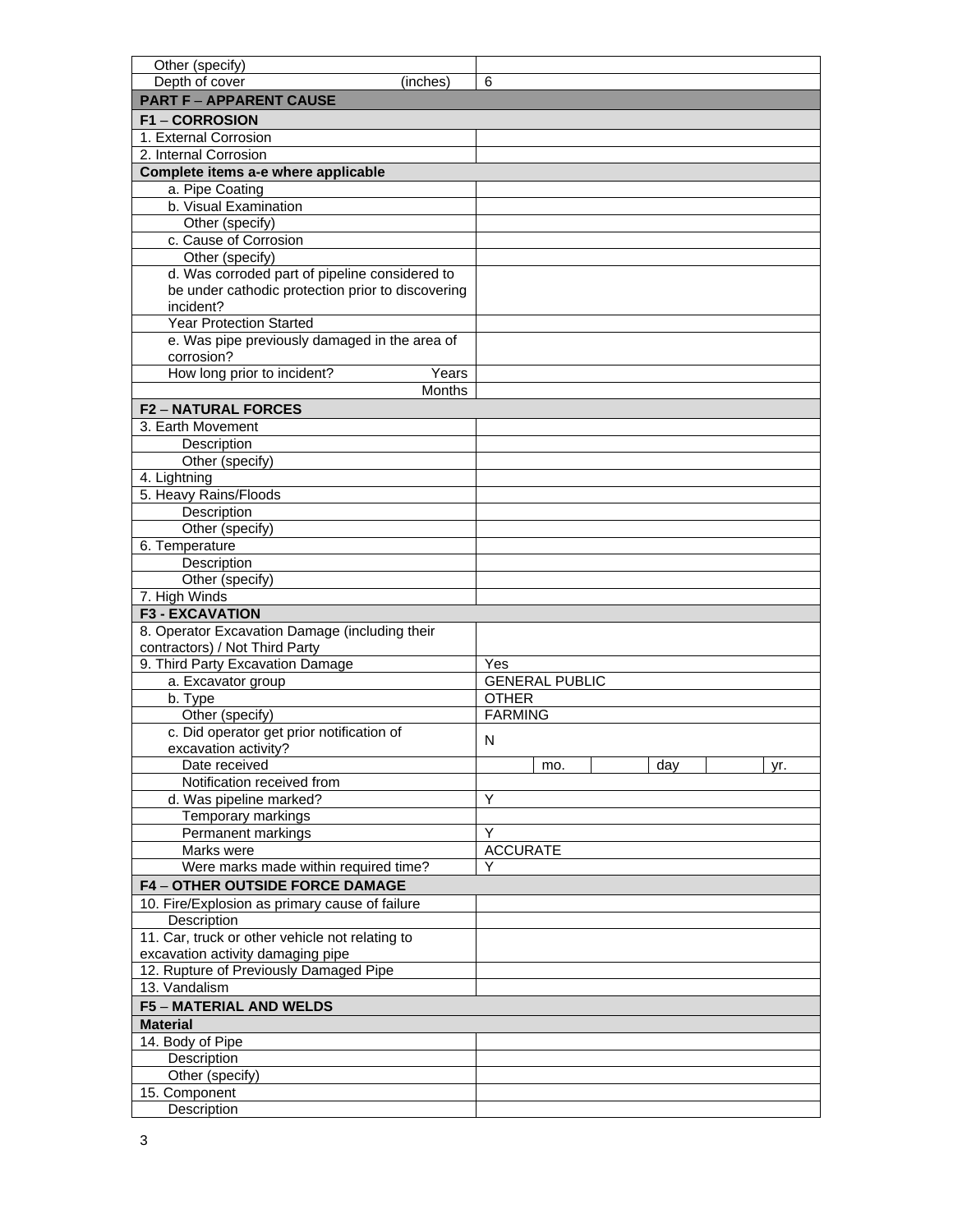| Other (specify)                                                                  |                |
|----------------------------------------------------------------------------------|----------------|
| 16. Joint                                                                        |                |
| Description                                                                      |                |
| Other (specify)                                                                  |                |
| Weld                                                                             |                |
| 17. Butt                                                                         |                |
| Description                                                                      |                |
| Other (specify)                                                                  |                |
| 18. Fillet                                                                       |                |
| Description                                                                      |                |
| Other (specify)                                                                  |                |
| 19. Pipe Seam                                                                    |                |
| Description                                                                      |                |
| Other (specify)                                                                  |                |
| Complete a-g if you indicate any cause in part F5                                |                |
| a. Type of failure                                                               |                |
| <b>Construction Defect</b>                                                       | <b>NO DATA</b> |
| Description                                                                      |                |
| <b>Material Defect</b>                                                           | <b>NO DATA</b> |
| b. Was failure due to pipe damage sustained in                                   |                |
| transportation to the construction or fabrication site?                          |                |
| c. Was part which leaked pressure tested before                                  |                |
|                                                                                  |                |
| incident occurred?<br>d. Date of test                                            |                |
|                                                                                  |                |
| Month                                                                            |                |
| Day                                                                              |                |
| Year                                                                             |                |
| e. Test medium                                                                   |                |
| Other (specify)                                                                  |                |
| f. Time held at test pressure<br>hr                                              |                |
| g. Estimated test pressure at point of incident                                  |                |
| (PSIG)                                                                           |                |
| <b>F6 - EQUIPMENT AND OPERATIONS</b>                                             |                |
| 20. Malfunction of Control/Relief Equipment                                      |                |
| Description                                                                      |                |
| Other (specify)                                                                  |                |
| 21. Threads Stripped, Broken Pipe Coupling                                       |                |
| Description                                                                      |                |
| Other (specify)                                                                  |                |
| 22. Ruptured or Leaking Seal/Pump Packing                                        |                |
| 23. Incorrect Operation                                                          |                |
| a. Type                                                                          |                |
| Other (specify)                                                                  |                |
| b. Number of employees involved who failed post-incident test                    |                |
| Drug test                                                                        |                |
| Alcohol test                                                                     |                |
| c. Were most senior employee(s) involved                                         |                |
| qualified?                                                                       |                |
| d. Hours on duty                                                                 |                |
| F7-OTHER                                                                         |                |
|                                                                                  |                |
| 24. Miscellaneous                                                                |                |
|                                                                                  |                |
|                                                                                  |                |
| Description                                                                      |                |
| 25. Unknown                                                                      |                |
| Description                                                                      |                |
| <b>PART G - NARRATIVE DESCRIPTION OF FACTORS CONTRIBUTING TO THE EVENT</b>       |                |
| ON 10/22/09 AT APPROXIMATELY 2330 HOURS A FARMER RIPPING A FIELD STRUCK AND      |                |
| PUNCTURED LINE 301B, A 12-INCH STEEL GAS TRANSMISSION PIPELINE CAUSING GAS TO BE |                |
| RELEASED. THE INCIDENT RESULTED IN THE LOSS OF SERVICE FOR 2 CUSTOMERS. SALINAS  |                |
| FIRE DEPARTMENT WAS ON SCENE. PG&E CREWS WERE ON SCENE AT 0050 HOURS ON          |                |
| 10/23/09, GAS FLOW WAS STOPPED AT 0945 HOURS AND HAD SERVICE RESTORED BY 0010    |                |